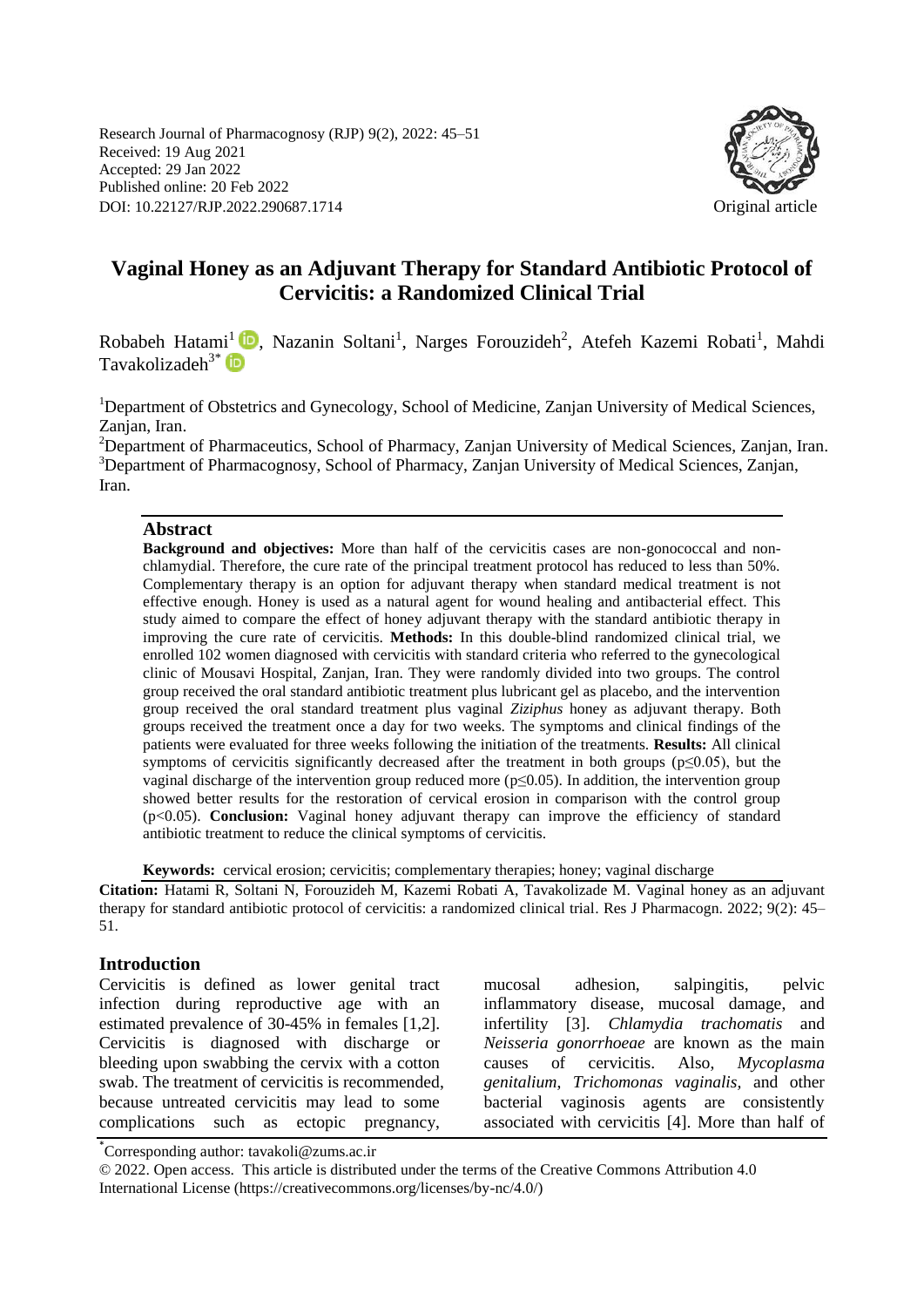cervicitis cases are non-gonococcal and nonchlamydial [1].

According to the research of Keshavarz et al., the prevalence of cervicitis in the south of Iran was 71% in the urban population [\[5\]](#page-5-4). Even though women with purulent cervicitis are usually treated with empiric antibiotics against *N. gonorrhoeae* and *C. trachomatis*, but these two bacteria are detected in only half of the cases [\[6](#page-5-5)[,7\]](#page-6-0). According to Taylor et al., 61% of purulent cervicitis patients showed unknown etiology with a negative bacterial test [\[8\]](#page-6-1).

The recommended empiric therapy of cervicitis is primarily focused on the treatment of N. gonorrhoeae and *C. trachomatis*. The sexually transmitted disease treatment guideline of the Centers for Disease Control and Prevention (CDC) recommends presumptive cervicitis treatment with 1 g azithromycin orally in a single dose or 100 mg doxycycline orally twice a day for 7 days for *C. trachomatis* and 250 mg ceftriaxone intramuscular in a single dose plus 1g azithromycin orally in a single dose for *N. gonorrhoeae* [\[9\]](#page-6-2).

Furthermore, it is reported that 18% of women with recurrent vaginal infection were positive for chlamydial infection [\[10\]](#page-6-2). If cervicitis is not cured by treatment procedure after 2-3 months, it would become chronic and surgical treatment is recommended. The surgical procedures are conducted as electrocautery, cryotherapy, or laser therapy. The cervical stenosis is one of the possible side effects of each one of these methods [\[11\]](#page-6-3).

The medical communities consider the use of complementary and alternative medicine for several disorders such as genital infections, due to the effectiveness, safety, and suitability [\[12\]](#page-6-4). Honey is a natural agent which has been used as a traditional medicine for various medical interventions in Iran [\[13\]](#page-6-5). Mostly, the topical application of honey is for improvement of wounds. Honey maintains moisture of wound environment due to its high viscosity that can improve wound healing. In addition, honey produces mild acidity, and low-level of hydrogen peroxide that assists tissue repairing and contributes to the antibacterial activity [14]. The results of several studies have shown that honey is effective in treating vaginal candidiasis, cervicitis and healing wound and cesarean scar [15-18].

The initial treatment of cervicitis in Iran is

currently carried out as empiric antibiotic therapy against *N. gonorrhoeae* and C. *trachomatis*, and their definitive diagnostic tests are unfortunately expensive or not available. According to previous studies, more than half of the cases are not caused by *N. gonorrhoeae* and C. *trachomatis*. So, we decided to use adjuvant therapy of honey due to its antibacterial and anti-inflammatory properties and compare the results with the standard antibiotic therapy.

### **Materials and Methods Ethical considerations**

Ethical approval for the study was obtained from Ethic Committee of Zanjan University of Medical Sciences, Iran (approval number: IR.ZUMS.REC.1396.270). The study was performed according to Helsinki declaration. This clinical trial was registered at the Iranian Registry of Clinical Trials (IRCT) on 2018/10/12 with the IRCT code of IRCT20180707040370N3. All participants completed the written consent.

# **Material**

Organic Ziziphus "Konar" honey was bought from Meysam Honey, Qom, Iran. It was used for the intervention group (quality control analysis by Soren Tech Toos Laboratory in Mashhad, autumn 2017). The percentage of sucrose in the honey was 0.83% and the ratio of fructose to glucose was 1.78. According to the international standards, honey has to consist of less than 5% sucrose and the ratio of the two kinds of monosaccharide could be at least 0.9 [17]. The microbial quality control of honey was in acceptable range.

# **Study design**

This study was a double-blind randomized clinical trial that was performed on 102 women who referred to the gynecology clinic of Mousavi Hospital, Zanjan, Iran, with cervicitis diagnostic criteria, from January till April 2018. Patients were randomly divided into two groups. The control group received standard antibiotic therapy plus lubricant as placebo and the intervention group received standard antibiotic therapy plus vaginal honey once a day for two weeks. Patients were evaluated for symptoms and clinical findings after three weeks following the initiation of the treatment. Balanced block randomization was used to allocate subjects into two groups and 51 patients were finally assigned to each group.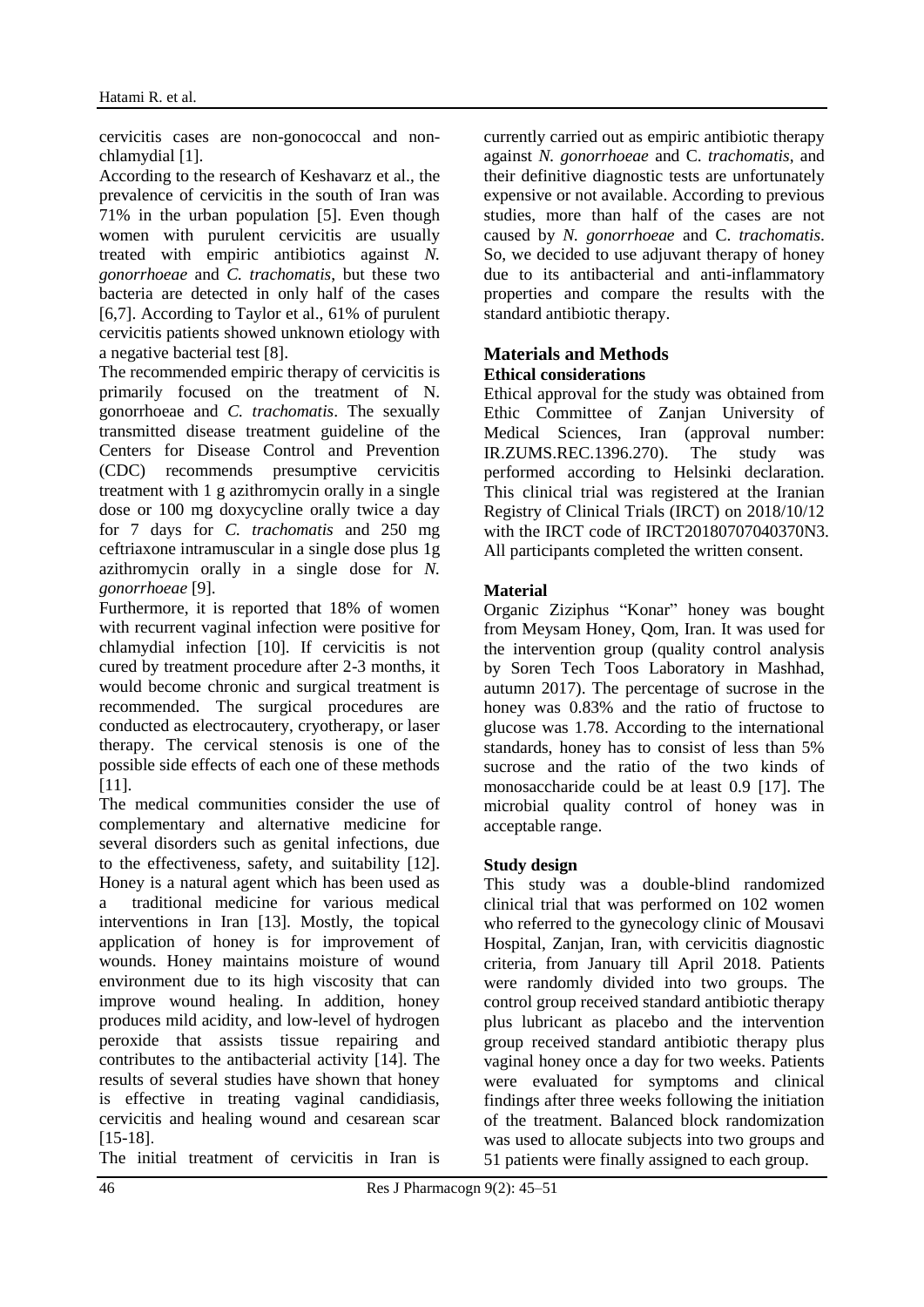### **Eligibility criteria**

We included patients with the following criteria: (1) non-pregnant women aged 15-45 years, and (2) clinical symptoms and signs of cervicitis according gynecologist judgement. The patients were excluded by these criteria: pregnancy, allergy to honey or antibiotics, abnormal Pap smear, any antibiotics consumption in the last two weeks, corticosteroids use, any underlying diseases and sexual intercourse during two weeks of intervention.

#### **Cervicitis diagnosis criteria**

Three main criteria were considered for cervicitis: 1. A purulent or mucopurulent endocervical exudate visible in the endocervical canal or on an endocervical swab specimen

2. Sustained endocervical bleeding easily induced by gentle passage of a cotton swab through the cervix

3. Vaginal discharge

The patients with at least two criteria were included in the clinical trial.

#### **Study procedure**

Organic "Konar" honey was used in the study. The placebo was an ordinary lubricant gel purchased from (Piccol® ) purchased from Robina Bazaar Company, Isfahan, Iran in summer 2017. Tubes were prepared with intact honey or commercial lubricant gel by a pharmacist at the Faculty of Pharmacy, Zanjan, Iran. They were coded by the pharmacist to control and intervention groups. The control and intervention group vaginally applied 5 mL of lubricant gel or honey with applicator every night for two weeks. Both groups used 1 g azithromycin plus 400 mg cefixime as a single dose orally; expedited partner therapy was done too. Also, 500 mg metronidazole twice a day was used orally for 7 days to treat bacterial vaginosis. During 2 weeks of the treatment period, the patients were asked to avoid sexual intercourse. Signs, symptoms, and complaints of patients including vaginal itching; burning; discharge, abdominal pain, dyspareunia, postcoital bleeding were recorded according to the visual analog scale (VAS) before and after the treatment. Each of the symptoms was given a score of 0 to 6 according to its severity (six indicating the highest severity). Also, the clinical findings of the speculum exam were recorded including cervical mucopurulent discharges of cervix, contact bleeding, and erosion of cervix. A Pap smear was prepared at the first examination,

and the photograph of the erosion was taken with colposcopy from the cervix in case of existance. Both groups were reevaluated after 21 days in terms of clinical symptoms, signs, and erosion of the cervix and a photo of the cervix was taken by colposcopy on the  $21<sup>st</sup>$  day to compare with the first photo (initial day of the treatment). As the vaginal medications remain in vagina for a few days after usage, for best view in examination and colposcopy, the follow up visit was planned one week after termination of the treatment. The primary outcome was evaluation of the additive effect of honey on antibiotic treatment for reducing the clinical symptoms and signs of cervicitis, and the secondary outcome was the comparison of the healing rate of cervical erosion after the treatment in the control and intervention groups.

#### **Data analysis**

The qualitative data were presented in frequency and percentage through frequency tables and quantitative variables were presented as mean±standard deviation (SD). The normality of data was assessed with the Kolmogorov-Smirnov test. The continuous variables of the two groups were compared by Student's t-test or U Mann-Whitney. The VAS scores of baseline and endpoint in both groups were compared using the Kruskal-Wallis test. On the other hand, the categorical variables were compared using the chi-squared test. Data were analyzed using SPSS, version 23.0 (SPSS Inc., USA) and a p-value less than 0.05 was statistically considered as significant.

# **Results and Discussion**

In the present study, 106 patients with cervicitis who referred to Mousavi Hospital in Zanjan were screened. Two patients did not have inclusion criteria, and two did not want to attend the study. Therefore, 102 patients were evaluated and assessed in two groups (Figure 1).

Table 1 presents the demographic baselines and history of individuals. About 75% of patients in the two groups lived in urban aeries in both groups. The majority of patients in the intervention and control groups had under diploma education. Most of the patients in both groups have experienced cervicitis at least once in their lifetime. As shown, there was no statistically significant difference between groups with respect to age, location, education, and previous history of cervicitis (p-value >0.05).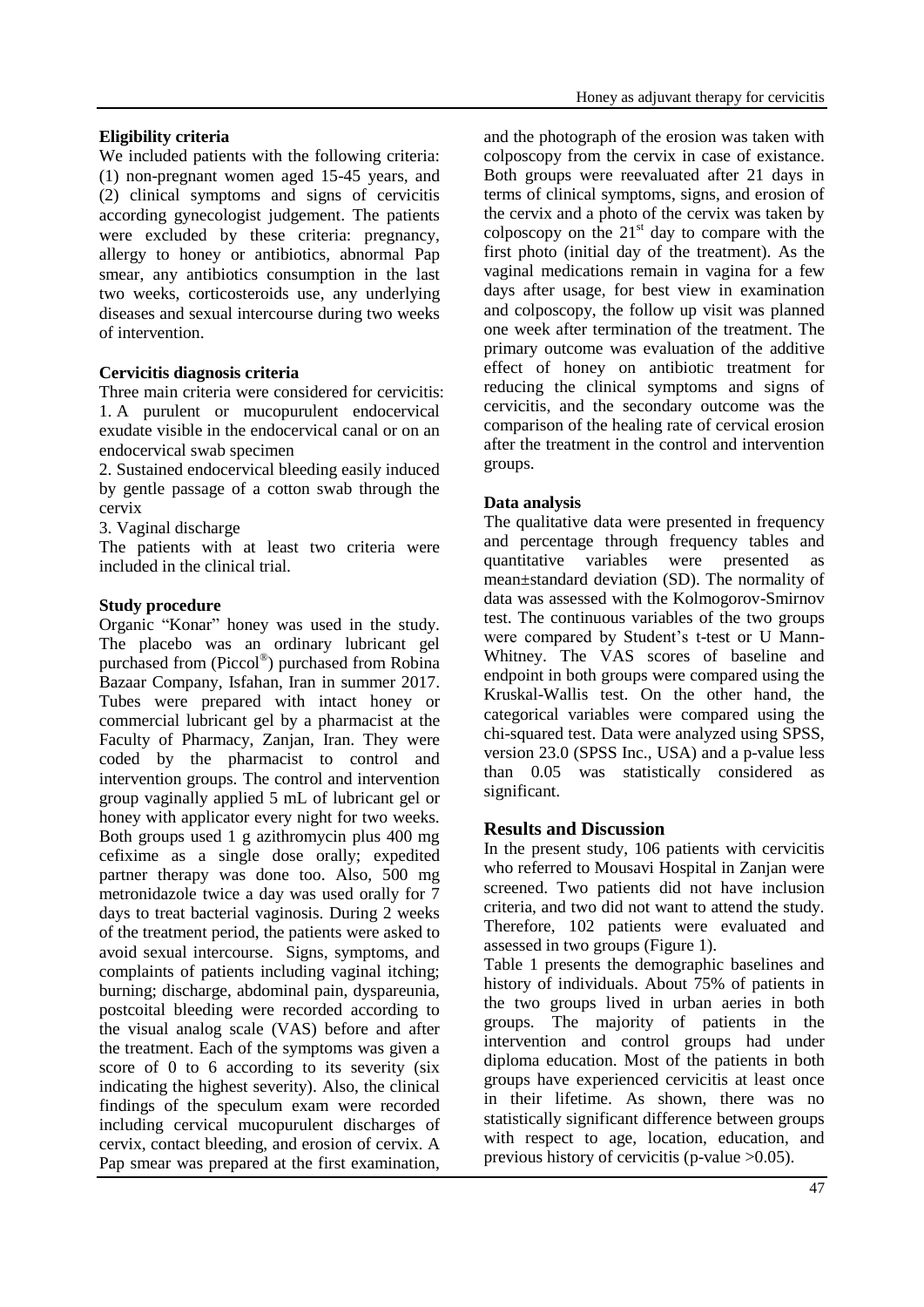As shown in Table 2, the VAS score variable means of both groups including irritation, abdominal pain, vaginal itching, vaginal discharge, postcoital bleeding, and dyspareunia significantly decreased after 21 days in comparison to the first day ( $p$ -value $<0.001$ ). Also, Table 2 presents the clinical symptoms of the control and intervention groups in the first and

 $21<sup>st</sup>$  day. According to the findings, there were not any statistically significant differences in the level of irritation, abdominal pain, vaginal itching, dyspareunia, and postcoital bleeding between the control and intervention group (p-value>0.05). But there was an extremely significant difference in regard to the vaginal discharge between the two groups (p-value  $<0.001$ ).



Figure 1. Flowchart on the allocation of patients to the studied groups

| <b>Table 1.</b> Demographic baselines and past history of patients in two groups |
|----------------------------------------------------------------------------------|
|----------------------------------------------------------------------------------|

| <b>Variables</b>               |               | <b>Intervention group</b><br>N(%) | Control group<br>$N(\%)$ | p-Value |  |
|--------------------------------|---------------|-----------------------------------|--------------------------|---------|--|
| Age (year $\pm$ SD)            |               | $33.76 \pm 7.9$                   | $32.08 \pm 7.28$         | 0.35    |  |
| Location                       | Rural         | 13(25.5)                          | 15(29.4)                 | 0.66    |  |
|                                | Urban         | 38 (74.5)                         | 36(70.6)                 |         |  |
| Education                      | Lower diploma | 28 (54.9)                         | 26(51)                   |         |  |
|                                | Diploma       | 12(23.5)                          | 16(31.4)                 | 0.66    |  |
|                                | Academic      | 11(21.5)                          | 9(17.6)                  |         |  |
| Previous history of cervicitis | No history    | 10(19.6)                          | 5(9.8)                   |         |  |
|                                | 1-2 Times     | 22(43.1)                          | 30(58.8)                 | 0.21    |  |
|                                | $>2$ Time     | 19 (37.3)                         | 16(31.4)                 |         |  |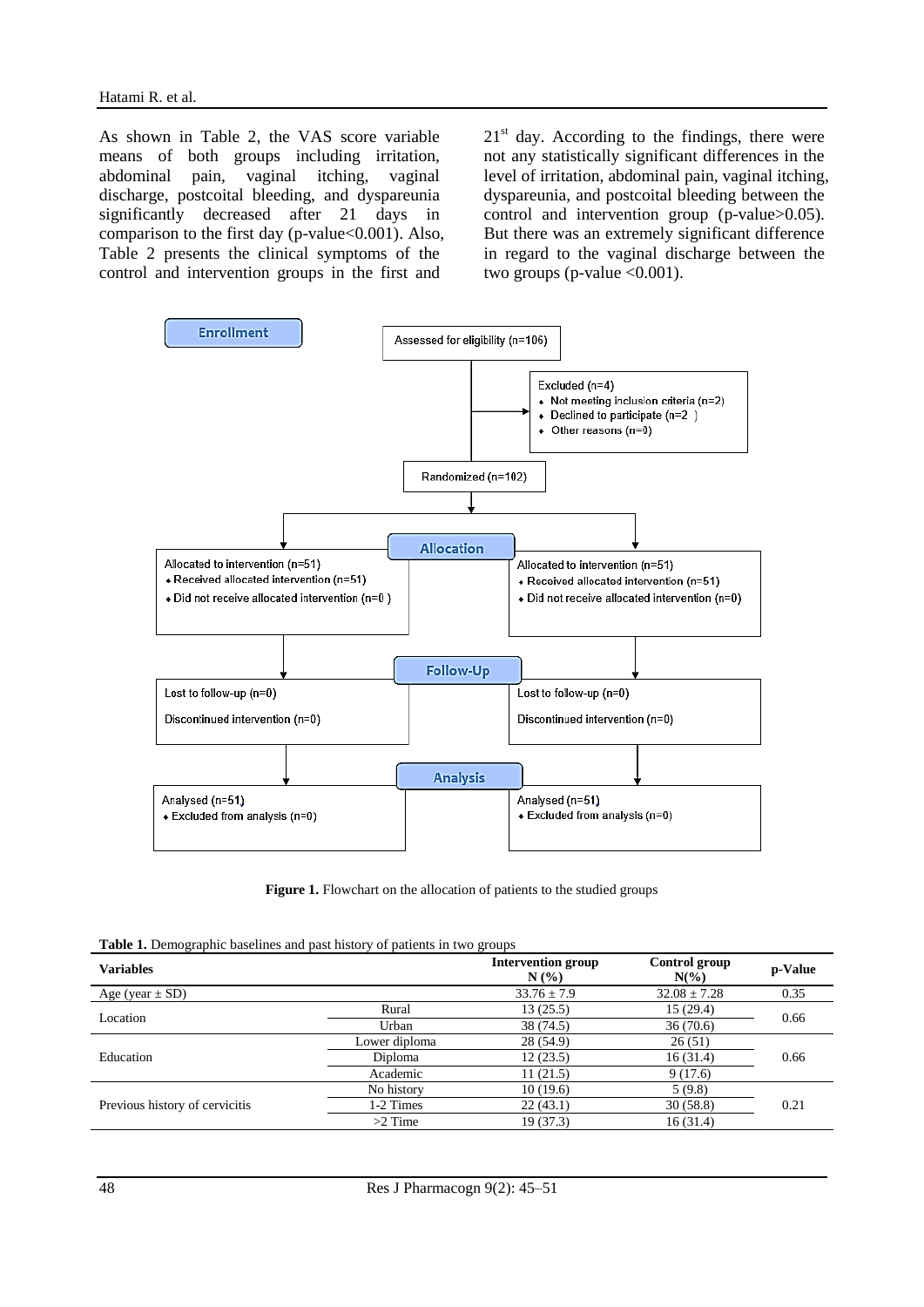| <b>Variable</b>                   | Group        | <b>Baseline VAS score</b>      | VAS score 21 days after treatment         | Diff <sup>*</sup> | p-Value |
|-----------------------------------|--------------|--------------------------------|-------------------------------------------|-------------------|---------|
|                                   | Control      | $3.33 \pm 1.52$                | $1.08 \pm 1.40$                           | $2.25 \pm 2.01$   | < 0.001 |
| <b>Irritation</b>                 | Intervention | $2.57 \pm 1.70$                | $0.21 \pm 0.64$                           | $2.35 \pm 1.87$   | < 0.001 |
|                                   | p-Value      | $p$ for diff comparison= 0.84  |                                           |                   |         |
| Abdominal pain                    | Control      | $4.92 \pm 1.05$                | $1.70 \pm 1.66$                           | $3.21 \pm 1.73$   | < 0.001 |
|                                   | Intervention | $3.70 \pm 1.84$                | $0.25 \pm 0.69$                           | $3.45 \pm 2.00$   | < 0.001 |
|                                   | p-Value      |                                | p for diff comparison = $0.34$            |                   |         |
| <b>Vaginal itching</b>            | Control      | $2.94 \pm 1.43$                | $1.06 \pm 1.42$                           | $1.88 \pm 1.99$   | < 0.001 |
|                                   | Intervention | $2.16 \pm 1.58$                | $0.39 \pm 0.82$                           | $1.76 \pm 1.77$   | < 0.001 |
|                                   | p-Value      |                                | p for diff comparison = $\overline{0.51}$ |                   |         |
| <b>Vaginal discharge</b>          | Control      | $5.12 \pm 0.84$                | $2.9 \pm 1.54$                            | $2.21 \pm 1.49$   | < 0.001 |
|                                   | Intervention | $5.00 \pm 1.09$                | $0.10\pm0.36$                             | $4.90 \pm 1.24$   | < 0.001 |
|                                   | p-Value      |                                | P for diff comparison $< 0.001$           |                   |         |
| <b>Dyspareunia</b>                | Control      | $3.76 \pm 1.96$                | $0.37 \pm 1.06$                           | $3.39 \pm 2.41$   | < 0.001 |
|                                   | Intervention | $3.17 \pm 2.05$                |                                           | $3.17 \pm 2.05$   | < 0.001 |
|                                   | p-Value      | p for diff comparison = $0.37$ |                                           |                   |         |
| PostcoitalPost-coital<br>bleeding | Control      | $2.21 \pm 1.87$                | $0.08 \pm 0.27$                           | $0.65 \pm 0.52$   | < 0.001 |
|                                   | Intervention | $1.55 \pm 1.31$                |                                           | $0.70 \pm 0.46$   | < 0.001 |
|                                   | p-Value      |                                | p for diff comparison = $0.63$            |                   |         |

**Table 2.** Comparison of differences in clinical symptoms (VAS scale) before treatment and on day 21, between control and intervention groups

\*Diff: difference between VAS score in baseline and 21 days after treatment; *\*\*p*-value for difference in VAS score in baseline and 21 days after treatment

| <b>Table 3.</b> Comparison of the results of clinical examinations after the treatment period |  |
|-----------------------------------------------------------------------------------------------|--|
|-----------------------------------------------------------------------------------------------|--|

| <b>Variable</b>             |                | <b>Intervention group</b><br>$N(\%)$ | Control group<br>$N\left(\%\right)$ | p-Value |
|-----------------------------|----------------|--------------------------------------|-------------------------------------|---------|
| <b>Remission of erosion</b> | Yes            | 11 (100)                             | 4(44.44)                            | 0.02    |
|                             | N <sub>0</sub> |                                      | 5(55.56)                            |         |
| Vaginal purulent discharge  | Yes            | 2(4)                                 | 18 (35.3)                           | < 0.001 |
|                             | No             | 49 (96)                              | 33(64.7)                            |         |
| <b>Contact bleeding</b>     | Yes            | 3(5.9)                               | 5(9.8)                              | 0.46    |
|                             | No             | 48 (94.1)                            | 46(90.2)                            |         |

The results of the clinical examinations between two groups 21 days after the treatment are shown in Table 3. The erosion of cervix was observed in 11 and 9 patients in the intervention and control groups, respectively that was statistically similar in the two groups. This sign was improved in all patients of the intervention group without recurrence, while about half of patients in the control group experienced the remission of the erosion (p-value=0.02). Also, purulent vaginal discharge of the control group was significantly higher than the intervention group (pvalue<0.001). There was no statistical difference in terms of contact bleeding between the two groups (p-value  $= 0.46$ ).

According to the findings of our study, all clinical symptoms, including vaginal discharge, burning; itching; abdominal pain, dyspareunia, and postcoital bleeding decreased significantly after the treatment in both groups, but the vaginal discharge of the intervention group reduced more. It has been reported that several kinds of honey have antibacterial activity against a wide range of

bacteria [\[14,](#page-6-6)[20](#page-6-7)[,21\]](#page-6-8). Nabimeybodi et al. reported that a vaginal product of flixweed honey could be used for the treatment of clinical symptoms of cervicitis [\[15\]](#page-6-9).

More than half of cervicitis cases are not gonococcal and chlamydial. Mattson et al. have reported that the treatment rate of the nongonococcal and non-chlamydial cervicitis was 66% with antibiotic monotherapy, including azithromycin, doxycycline, or moxifloxacin. Therefore, they suggested a prospective study or controlled trial in order to identify other strategies for the treatment of the non-gonococcal and non-chlamydial cervicitis by randomized controlled treatment studies [\[22\]](#page-6-9).

A clinical trial on Fifty-four women with recurrent vaginal infection was performed and the patients were treated at least one cycle by antibiotic treatment plus 5% aqueous propolis solution (bee glue) as a vaginal douche for seven days. The results represented that 87% of women experienced relief concerning at least one complaint. Also, 61.1% of women were satisfied with the treatment method without any need for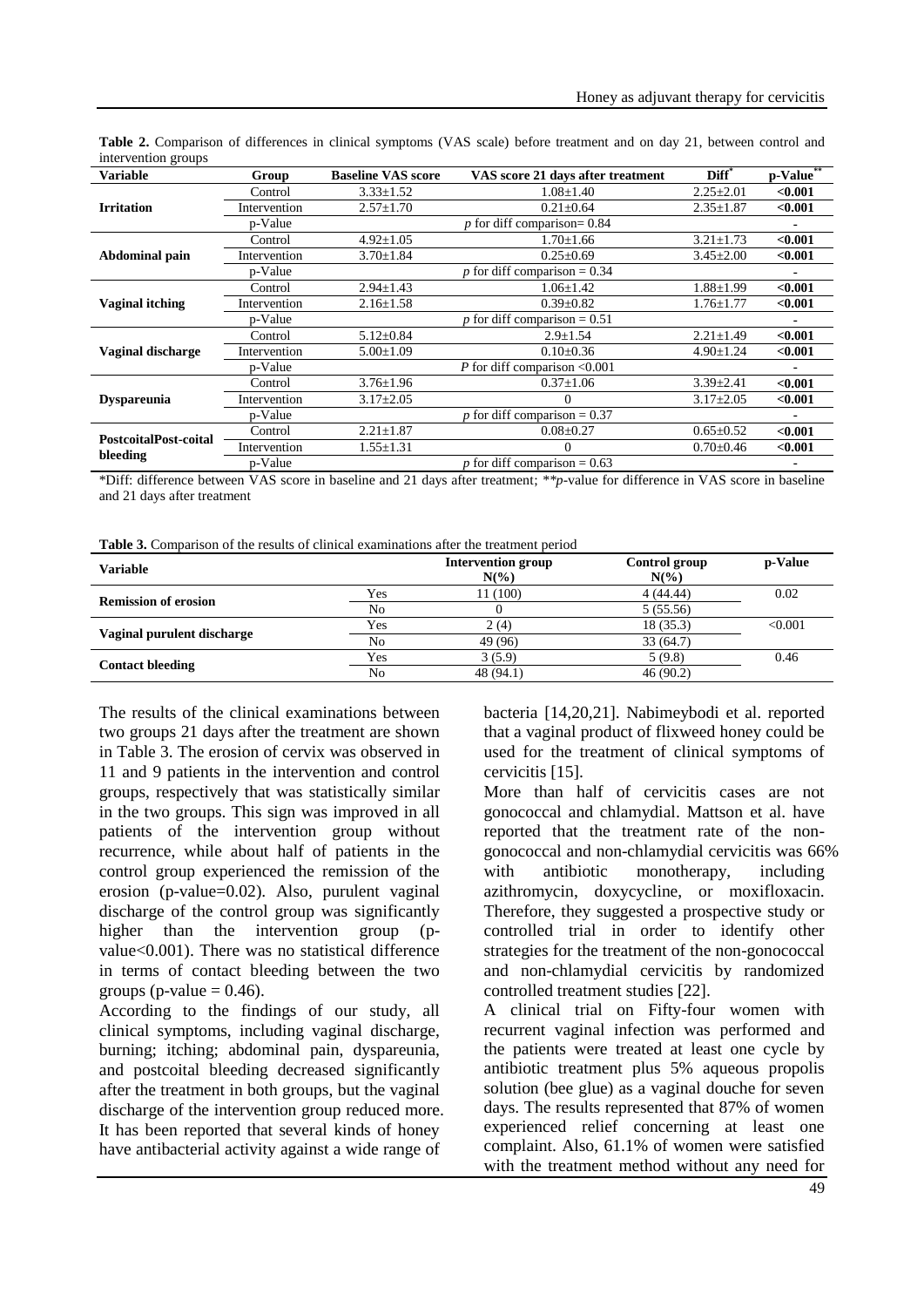further treatment after 6 months. Therefore, 5% propolis solution could be used in adjuvant therapy for chronic vaginal infection [\[23\]](#page-6-10).

In our study, the cervical secretions of the honey users reduced more than control group which can be due to the anti-inflammatory and antibacterial effects of honey [\[24\]](#page-6-11). Pure honey acts as a sterile substance, and no microbial agent can grow in it. Studies have shown that honey can produce hydrogen peroxide without any damage to the tissue itself and consists of phenolic acid, bioflavonoids, and other antioxidants such as vitamin C that are antibacterial agents [\[24,](#page-6-11)[25\]](#page-6-12).

Besides other improvements, we found that the cervical erosion significantly improved in the intervention group. This effect of honey on erosion is not unexpected because it is proved that honey can promote wound and erosion healing by stimulating the proliferation of lymphocytes, formation of clean healthy granulation tissue, promoting epithelization, and reducing inflammation, edema and exudation [\[24\]](#page-6-11). Osmotic action, angiogenic effect, regulating immune responses such as elevating fibroblast proliferation, increasing phagocytic activity, producing antibodies, and reducing prostaglandins, are the most important molecular mechanisms of honey for promotion of healing [\[26](#page-6-13)[,27\]](#page-6-14). In our study, the use of honey as an adjuvant therapy with a standard antibiotic regimen accelerated the recovery process; however, more researches are needed with a larger sample size, different doses of honey, and long-term follow-up in order to suggest application of honey in the adjuvant therapy of bacterial cervicitis. In this study, we found that honey can be effective in reducing cervical erosion and vaginal discharge of patients with cervicitis.

The major limitation of our study was that no laboratory methods were used to identify the bacterial agents, and the number of microorganisms was not determined before and after the treatment.

# **Conclusion**

Application of vaginal honey with standard antibiotic regimen was more effective than standard regimen alone in improving the clinical symptoms of cervicitis and reducing the cervical erosion and discharge. So, vaginal honey application, as an adjuvant therapy, can be recommended for the treatment of cervicitis.

# **Acknowledgments**

This study was financially supported by Zanjan University of Medical Sciences (Grant No: A-12- 893-4) and all the data have resulted from the thesis of Dr. Nazanin Soltani. We gratefully acknowledge the kind support of the participants for their precious collaboration in this study as well as the staffs of Mousavi Hospital.

# **Author contributions**

Robabeh Hatami, Nazanin Soltani and Mahdi Tavakolizadeh developed the original idea and the protocol, and prepared the manuscript; Robabeh Hatami and Atefeh Kazemi Robati participated in the study design and analyzed the data; Nazanin Soltani and Narges Forouzideh contributed to the study design and data gathering. All authors read and approved the final manuscript.

#### **Declaration of interest**

The authors declare that there is no conflict of interest. The authors alone are responsible for the accuracy and integrity of the paper content.

#### **References**

- <span id="page-5-0"></span>[1] Marrazzo JM, Martin DH. Management of women with cervicitis. *Clin Infect Dis.* 2007; 44(S3): 102–110.
- <span id="page-5-1"></span>[2] Landers DV, Wiesenfeld HC, Heine RP, Krohn MA, Hillier SL. Predictive value of the clinical diagnosis of lower genital tract infection in women. *Am J Obstet Gynecol*. 2004; 190(4): 1004–1008.
- <span id="page-5-2"></span>[3] Woods JL, Bailey SL, Hensel DJ, Scurlock AM. Cervicitis in adolescents: do clinicians understand diagnosis and treatment? *J Pediatr Adolesc Gynecol*. 2011; 24(6): 359– 364.
- <span id="page-5-3"></span>[4] Lusk MJ, Garden FL, Rawlinson WD, Naing ZW, Cumming RG, Konecny P. Cervicitis aetiology and case definition: a study in Australian women attending sexually transmitted infection clinics. *Sex Transm Infect*. 2016; 92(3): 175–181.
- <span id="page-5-4"></span>[5] Keshavarz H, Duffy S, Sadeghi-Hassanabadi A, Zolghadr Z, Oboodi B. Risk factors for and relationship between bacterial vaginosis and cervicitis in a high risk population for cervicitis in Southern Iran. *Eur J Epidemiol.* 2001; 17(1): 89–95.
- <span id="page-5-5"></span>[6] Nugent RP, Krohn MA, Hillier SL. Reliability of diagnosing bacterial vaginosis